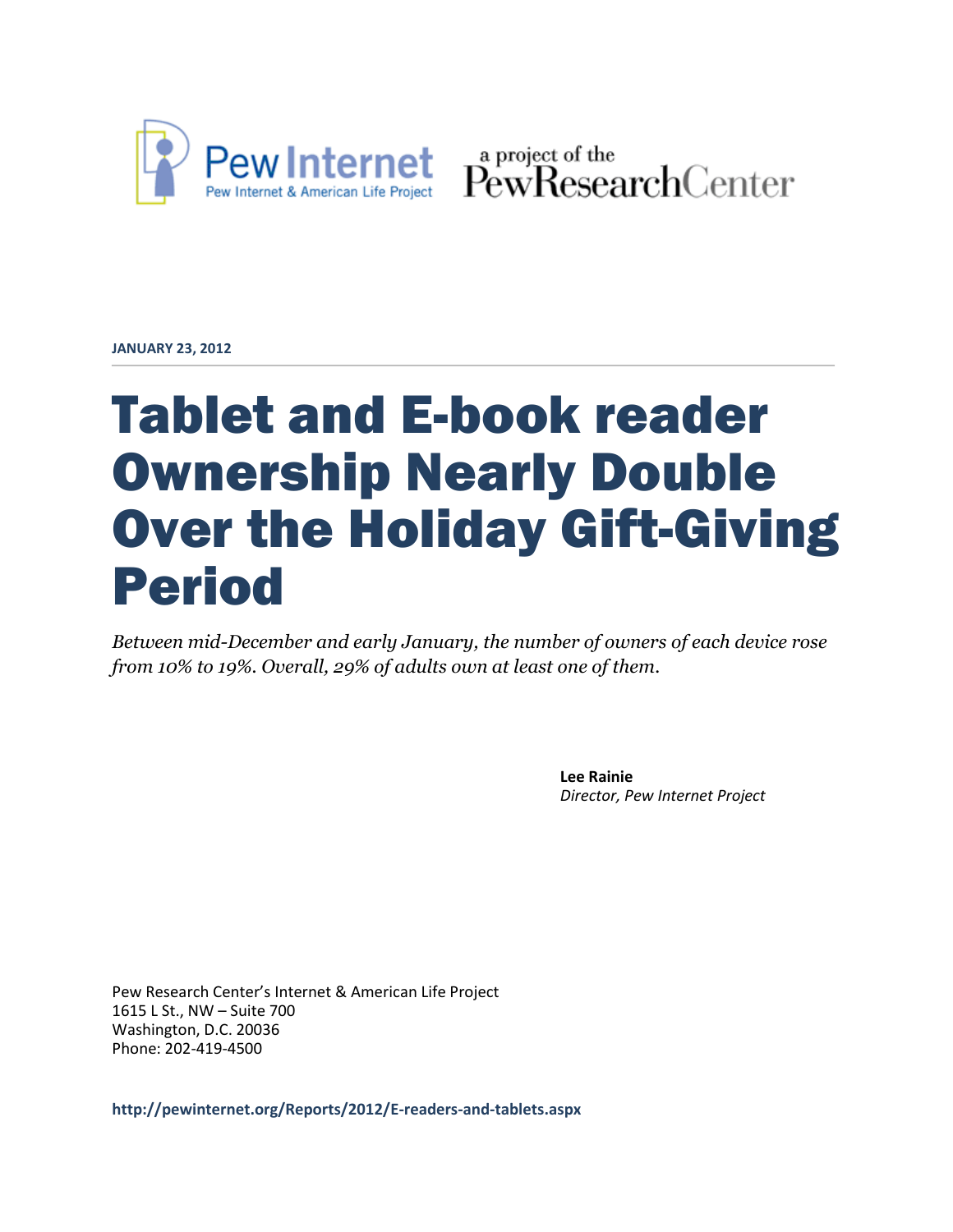## **Tablet and e-book reader ownership surge in the holiday gift-giving period**

The share of adults in the United States who own tablet computers nearly doubled from 10% to 19% between mid-December and early January and the same surge in growth also applied to e-book readers, which also jumped from 10% to 19% over the same time period.

The number of Americans owning at least one of these digital reading devices jumped from 18% in December to 29% in January.

## **Big jump in gadget ownership over the holidays**



*% of adults who own tablet computers and e-book readers*

**Source:** The Dec. 2011 and Jan. 2012 results shown here are from three new surveys by the Pew Research Center's Internet & American Life Project .The Dec. 2011 results are from a survey of 2,986 people age 16 and older conducted November 16- December 21, 2011. The survey was conducted in English and Spanish and on landline and call phones. The margin of error is +/- 2 percentage points. The Jan. 2012 results are from a combination of two surveys, one conducted January 5-8, 2012 of 1,000 adults age 18 and older and the other conducted January 12-15, 2012 among a sample of 1,008 adults. The overall margin of error in the combined Jan. 2012 dataset is +/- 2.4 percentage points. The January surveys were conducted on landline and cell phones. They were conducted only in English.

These findings are striking because they come after a period from mid-2011 into the autumn in which there was not much change in the ownership of tablets and e-book readers. However, as the holiday gift-giving season approached, the marketplace for both devices dramatically shifted. In the tablet world, Amazon's Kindle Fire and Barnes and Noble's Nook Tablet were introduced at considerably cheaper prices than other tablets. In the e-book reader world, some versions of the Kindle and Nook and other readers fell well below \$100.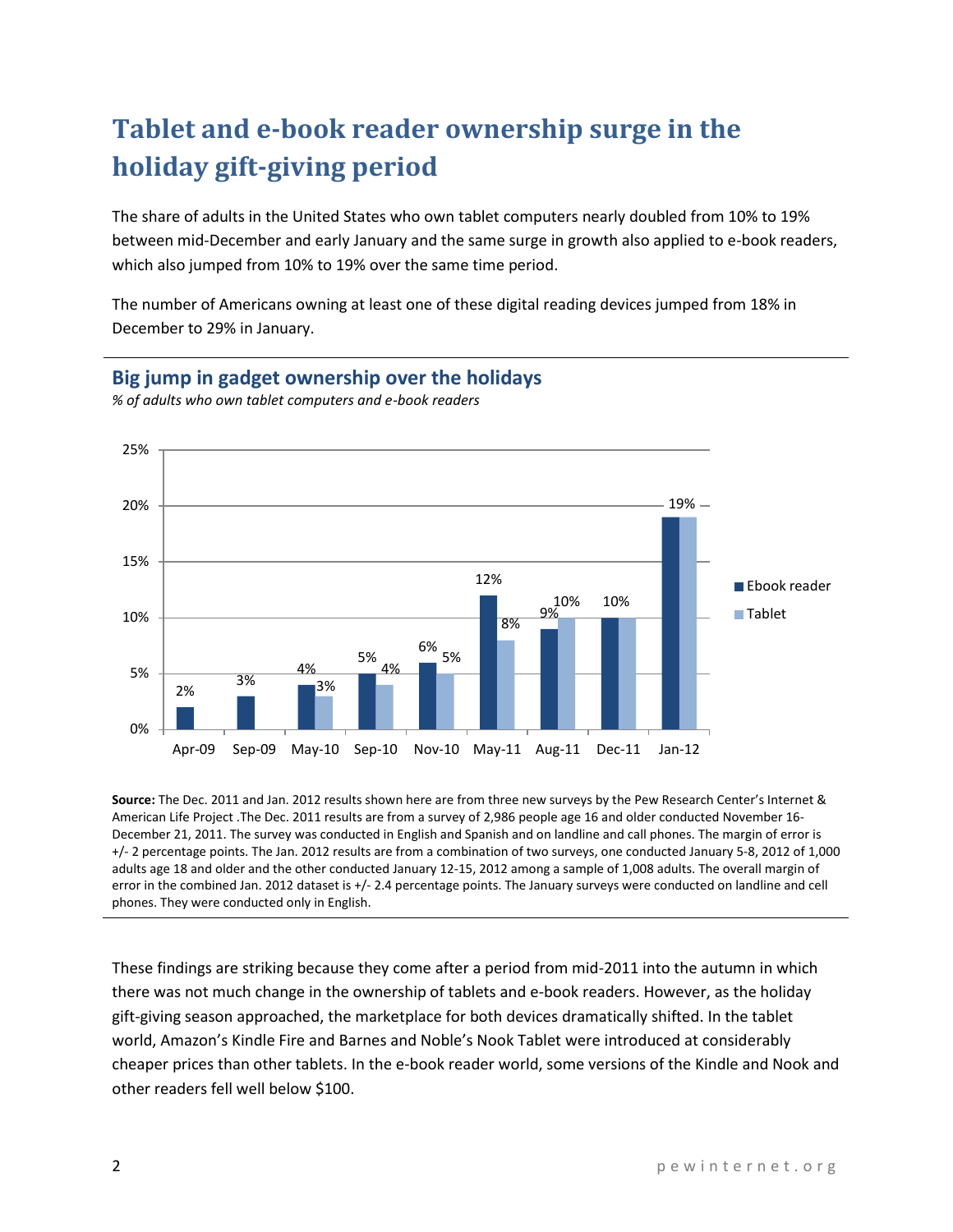These results come from ongoing surveys by the Pew Research Center's Internet & American Life Project aimed at tracking growth in the ownership of both devices. A pre-holiday survey was conducted among 2,986 people age 16 and older between November 16 and December 21, 2011 and has a margin of error of +/- two percentage points. The post-holiday data come from the combined results of two surveys – one conducted January 5-8 among 1,000 adults age 18 and older and another conducted January 12-15 of 1,008 adults. The combined surveys have a margin of error of +/- 2.4 percentage points.

#### **Who owns tablet computers**

*% of adults in each group who own a tablet computer*

|                         | % of each group who<br>owned a tablet<br>computer in<br><b>Nov 2010</b> | % of each group who<br>owned a tablet<br>computer in<br>mid-Dec 2011 | % of each group who<br>owned a tablet<br>computer in<br>mid-Jan 2012 |
|-------------------------|-------------------------------------------------------------------------|----------------------------------------------------------------------|----------------------------------------------------------------------|
| All adults in the U.S.  | 5%                                                                      | 10%                                                                  | 19%                                                                  |
| Gender                  |                                                                         |                                                                      |                                                                      |
| Male                    | 6                                                                       | 11                                                                   | 19                                                                   |
| Female                  | 4                                                                       | 10                                                                   | 19                                                                   |
| Race/Ethnicity          |                                                                         |                                                                      |                                                                      |
| White                   | 4                                                                       | 10                                                                   | 19                                                                   |
| African American        | 4                                                                       | 9                                                                    | 21                                                                   |
| Hispanic                | $\overline{7}$                                                          | 10                                                                   | $21*$                                                                |
| Age                     |                                                                         |                                                                      |                                                                      |
| 18-29                   | 6                                                                       | 10                                                                   | 24                                                                   |
| 30-49                   | 6                                                                       | 14                                                                   | 27                                                                   |
| 50-64                   | 4                                                                       | 8                                                                    | 15                                                                   |
| $65+$                   | $\overline{2}$                                                          | 5                                                                    | $\overline{7}$                                                       |
| <b>Education</b>        |                                                                         |                                                                      |                                                                      |
| Some high school        | 4                                                                       | $\overline{7}$                                                       | 5                                                                    |
| High school             | 3                                                                       | 6                                                                    | 15                                                                   |
| Some college            | 4                                                                       | 10                                                                   | 18                                                                   |
| College graduate        | 8                                                                       | 17                                                                   | 31                                                                   |
| <b>Household income</b> |                                                                         |                                                                      |                                                                      |
| $<$ \$30,000            | 4                                                                       | 4                                                                    | 8                                                                    |
| \$30,000 - \$49,999     | 3                                                                       | 8                                                                    | 16                                                                   |
| \$50,000 - \$74,999     | 3                                                                       | 10                                                                   | 20                                                                   |
| \$75,000+               | 9                                                                       | 22                                                                   | 36                                                                   |

\*Previous surveys included Spanish interviews. The January surveys were only conducted in English.

**Source:** The Dec. 2011 and Jan. 2012 results shown here are from three new surveys by the Pew Research Center's Internet & American Life Project .The Dec. 2011 results are from a survey of 2,986 people age 16 and older conducted November 16-December 21, 2011. The survey was conducted in English and Spanish and on landline and call phones. The margin of error is +/- 2 percentage points. The Jan. 2012 results are from a combination of two surveys, one conducted January 5-8, 2012 of 1,000 adults age 18 and older and the other conducted January 12-15, 2012 among a sample of 1,008 adults. The overall margin of error in the combined Jan. 2012 dataset is +/- 2.4 percentage points. The January surveys were conducted on landline and cell phones. They were conducted only in English.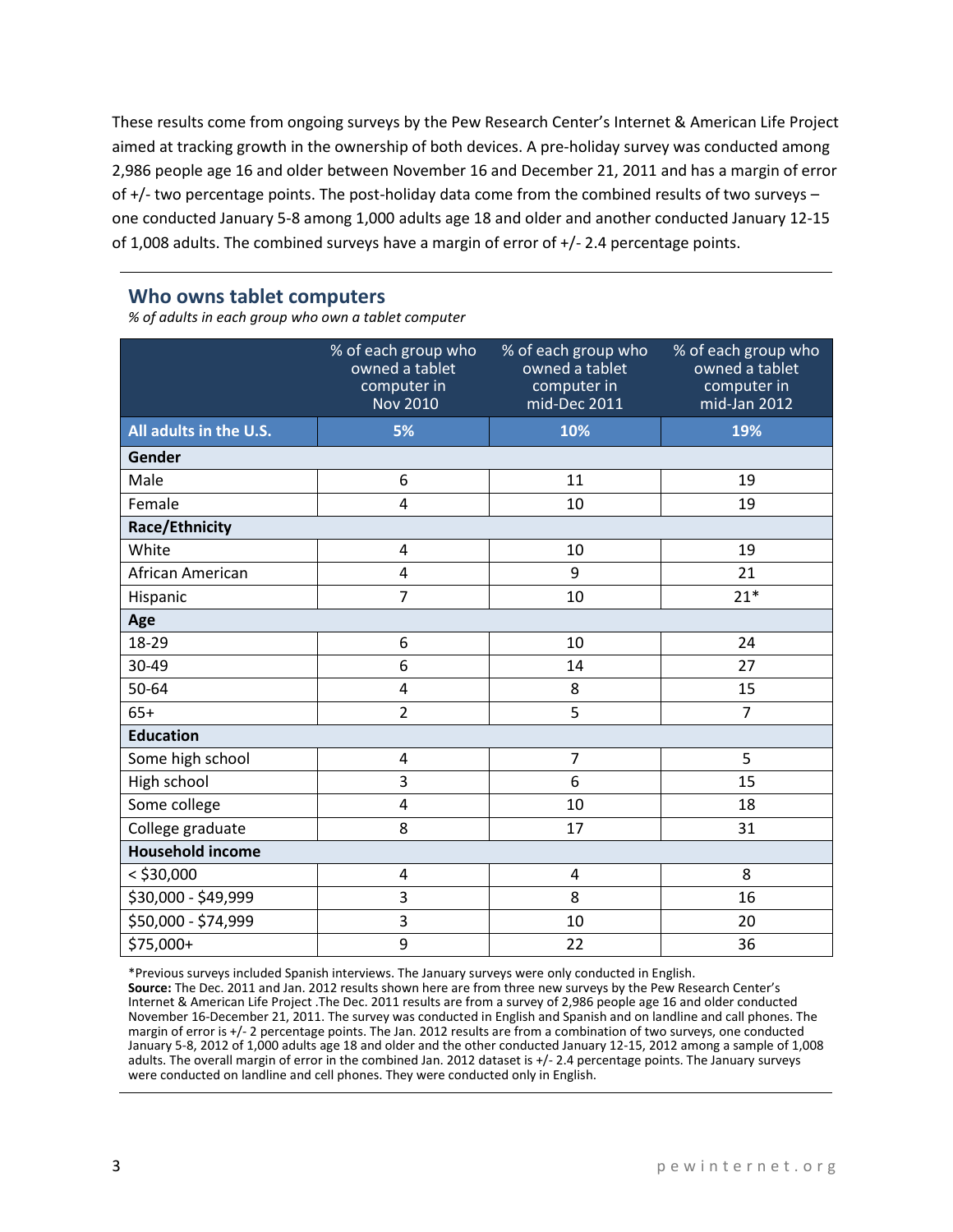The surge in ownership of tablet computers was especially notable among those with higher levels of education and those living in households earning more than \$75,000. More than a third of those living in households earning more than \$75,000 (36%) now own a tablet computer. And almost a third of those with college educations or higher (31%) own the devices. Additionally, those under age 50 saw a particularly significant leap in tablet ownership.

#### **Who owns e-readers**

*% of adults in each group who own an e-reader*

|                         | % of each group who<br>owned an e-reader<br>in Nov 2010 | % of each group who<br>owned an e-reader<br>in mid-Dec 2011 | % of each group who<br>owned an e-reader<br>in mid-Jan 2012 |
|-------------------------|---------------------------------------------------------|-------------------------------------------------------------|-------------------------------------------------------------|
| All adults in the U.S.  | 6%                                                      | 10%                                                         | 19%                                                         |
| Gender                  |                                                         |                                                             |                                                             |
| Male                    | 6                                                       | 9                                                           | 16                                                          |
| Female                  | 6                                                       | 11                                                          | 21                                                          |
| <b>Race/Ethnicity</b>   |                                                         |                                                             |                                                             |
| White                   | 6                                                       | 12                                                          | 18                                                          |
| African American        | 5                                                       | 5                                                           | 20                                                          |
| Hispanic                | 5                                                       | 6                                                           | $19*$                                                       |
| Age                     |                                                         |                                                             |                                                             |
| 18-29                   | 6                                                       | $\overline{7}$                                              | 18                                                          |
| 30-49                   | 5                                                       | 12                                                          | 24                                                          |
| 50-64                   | 9                                                       | 11                                                          | 19                                                          |
| $65+$                   | 4                                                       | 8                                                           | 12                                                          |
| <b>Education</b>        |                                                         |                                                             |                                                             |
| Some high school        | 5                                                       | 5                                                           | 6                                                           |
| High school             | $\overline{4}$                                          | 6                                                           | 14                                                          |
| Some college            | 6                                                       | 12                                                          | 19                                                          |
| College graduate        | 8                                                       | 16                                                          | 30                                                          |
| <b>Household income</b> |                                                         |                                                             |                                                             |
| $<$ \$30,000            | 4                                                       | 3                                                           | 8                                                           |
| \$30,000 - \$49,999     | 3                                                       | 9                                                           | 19                                                          |
| \$50,000 - \$74,999     | 6                                                       | 13                                                          | 19                                                          |
| \$75,000+               | 12                                                      | 21                                                          | 31                                                          |

\*Previous surveys included Spanish interviews. The January surveys were only conducted in English. **Source:** The Dec. 2011 and Jan. 2012 results shown here are from three new surveys by the Pew Research Center's Internet & American Life Project .The Dec. 2011 results are from a survey of 2,986 people age 16 and older conducted November 16-December 21, 2011. The survey was conducted in English and Spanish and on landline and call phones. The margin of error is +/- 2 percentage points. The Jan. 2012 results are from a combination of two surveys, one conducted January 5-8, 2012 of 1,000 adults age 18 and older and the other conducted January 12-15, 2012 among a sample of 1,008 adults. The overall margin of error in the combined Jan. 2012 dataset is +/- 2.4 percentage points. The January surveys were conducted on landline and cell phones. They were conducted only in English.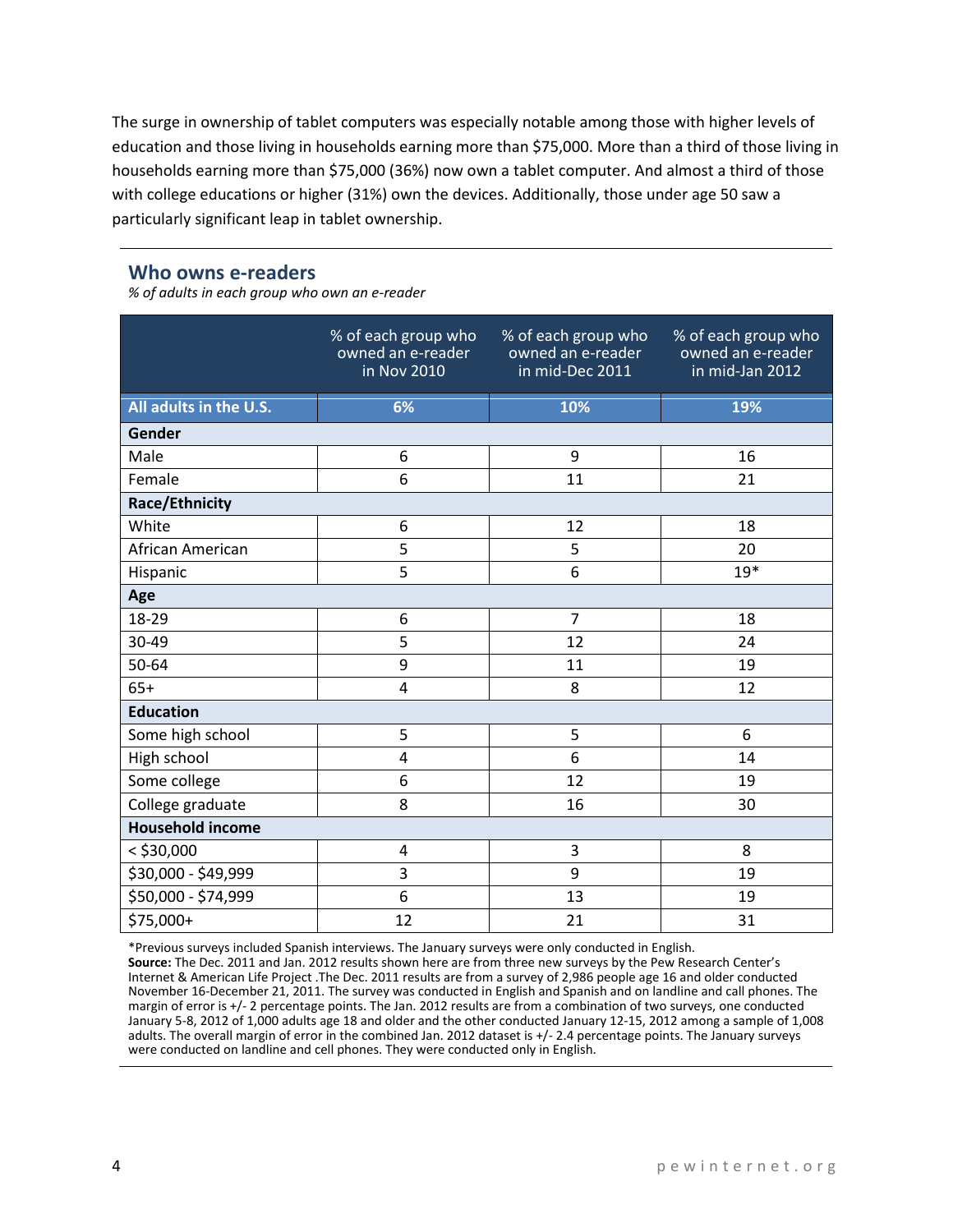The story with the growth in e-book readers was somewhat different from the story with tablet computers. Ownership of e-readers among women grew more than among men. Those with more education and higher incomes also lead the pack when it comes to e-book ownership, but the gap between them and others isn't as dramatic. For instance, 19% of those in households earning \$30,000- \$50,000 have e-book readers. They are 12 percentage points behind those in households earning \$75,000 or more in e-book reader ownership. The gap between those income levels on tablet ownership is 20 percentage points.

The Pew Internet Project is studying the ownership of both devices as part of its effort to understand how people consume media (text, video, and audio) on the devices, how people use them to access the internet, and how mobile connectivity has affected users. This is part of the Project's larger research agenda supported by a grant from the Bill and Melinda Gates Foundation to look at how these devices are affecting people's relationship with their local libraries, the services those libraries offer, and the general role of libraries in communities.

The pre-holiday survey conducted by the Project contained an oversample of owners of tablet computers and e-book readers. They were asked about their reading habits and their interactions with their libraries related to e-books and other digital content. The results of those findings will be contained in a report that will be released in the coming weeks.

**The Pew Research Center's Internet & American Life Project** is an initiative of the Pew Research Center, a nonprofit "fact tank" that provides information on the issues, attitudes, and trends shaping America and the world. The Pew Internet Project explores the impact of the internet on children, families, communities, the work place, schools, health care and civic/political life. The Project is nonpartisan and takes no position on policy issues. Support for the Project is provided by The Pew Charitable Trusts. More information is available a[t www.pewinternet.org](http://www.pewinternet.org/)

**Disclaimer from the Bill and Melinda Gates Foundation:** This report is based on research funded in part by the Bill & Melinda Gates Foundation. The findings and conclusions contained within are those of the author and do not necessarily reflect positions or policies of the Bill & Melinda Gates Foundation.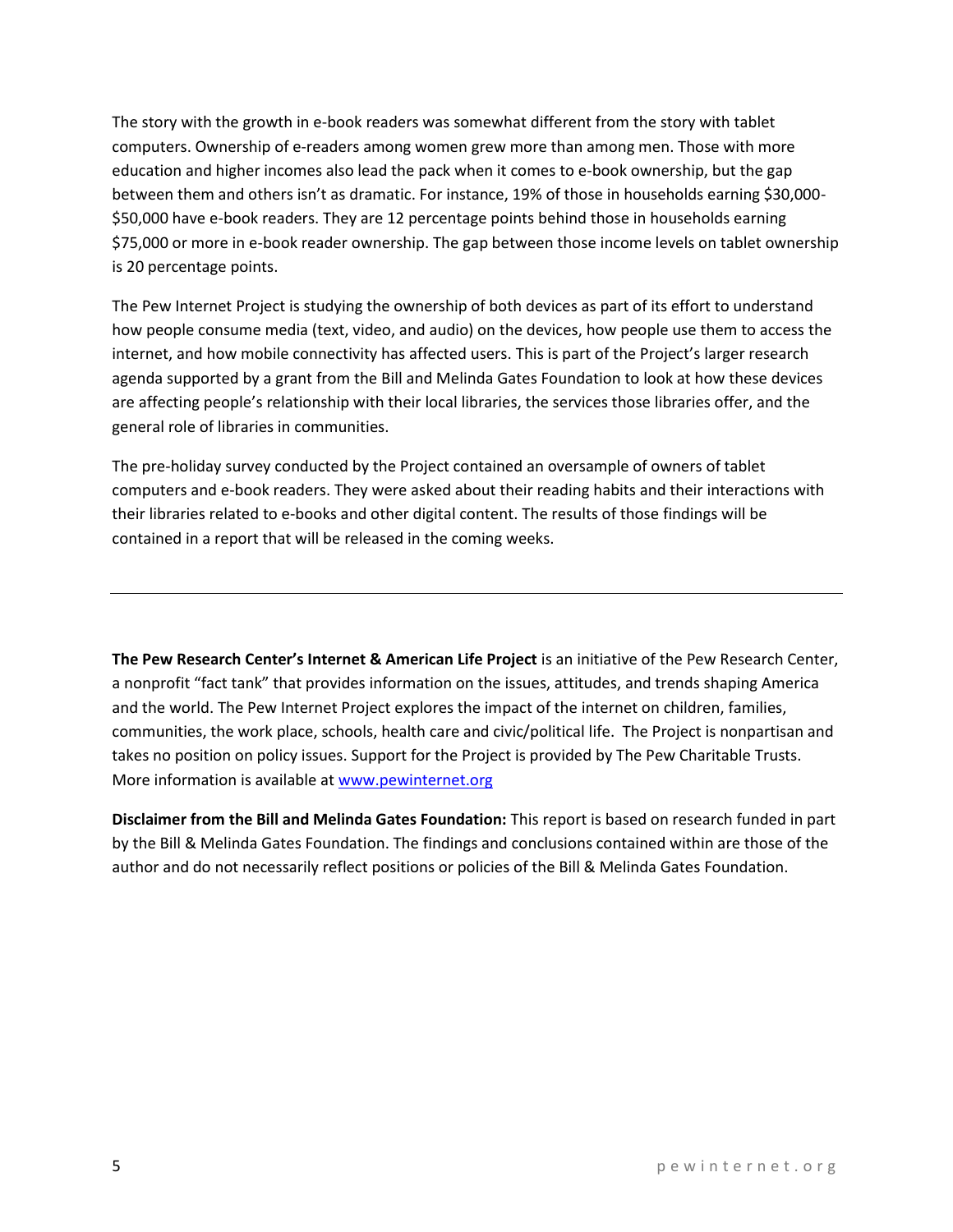## **Methodology for late 2011 survey**

The Gates Reading Habits Survey, sponsored by the Pew Research Center's Internet & American Life Project and the Gates Foundation, obtained telephone interviews with a nationally representative sample of 2,986 people ages 16 and older living in the United States. Interviews were conducted via landline ( $n_{\text{L}}$ =1,526) and cell phone ( $n_{\text{c}}$ =1,460, including 677 without a landline phone). The survey was conducted by Princeton Survey Research Associates International. The interviews were administered in English and Spanish by Princeton Data Source from November 16 to December 21, 2011. Statistical results are weighted to correct known demographic discrepancies. The margin of sampling error for results based on the complete set of weighted data is  $\pm 2.2$  percentage points. Results based on the 2,571 internet users have a margin of sampling error of ±2.3 percentage points.

Details on the design, execution and analysis of the survey are discussed below.

## DESIGN AND DATA COLLECTION PROCEDURES

#### *Sample Design*

A combination of landline and cellular random digit dial (RDD) samples was used to represent all adults in the United States who have access to either a landline or cellular telephone. Both samples were provided by Survey Sampling International, LLC (SSI) according to PSRAI specifications.

Numbers for the landline sample were drawn with equal probabilities from active blocks (area code + exchange + two-digit block number) that contained three or more residential directory listings. The cellular sample was not list-assisted, but was drawn through a systematic sampling from dedicated wireless 100-blocks and shared service 100-blocks with no directory-listed landline numbers.

### **Contact Procedures**

Interviews were conducted from November 16 to December 21, 2011. As many as 7 attempts were made to contact every sampled telephone number. Sample was released for interviewing in replicates, which are representative subsamples of the larger sample. Using replicates to control the release of sample ensures that complete call procedures are followed for the entire sample. Calls were staggered over times of day and days of the week to maximize the chance of making contact with potential respondents. Interviewing was spread as evenly as possible across the days in field. Each telephone number was called at least one time during the day in an attempt to complete an interview.

For the landline sample, interviewers asked to speak with the youngest adult male or female currently at home based on a random rotation. If no male/female was available, interviewers asked to speak with the youngest adult of the other gender. This systematic respondent selection technique has been shown to produce samples that closely mirror the population in terms of age and gender when combined with cell interviewing.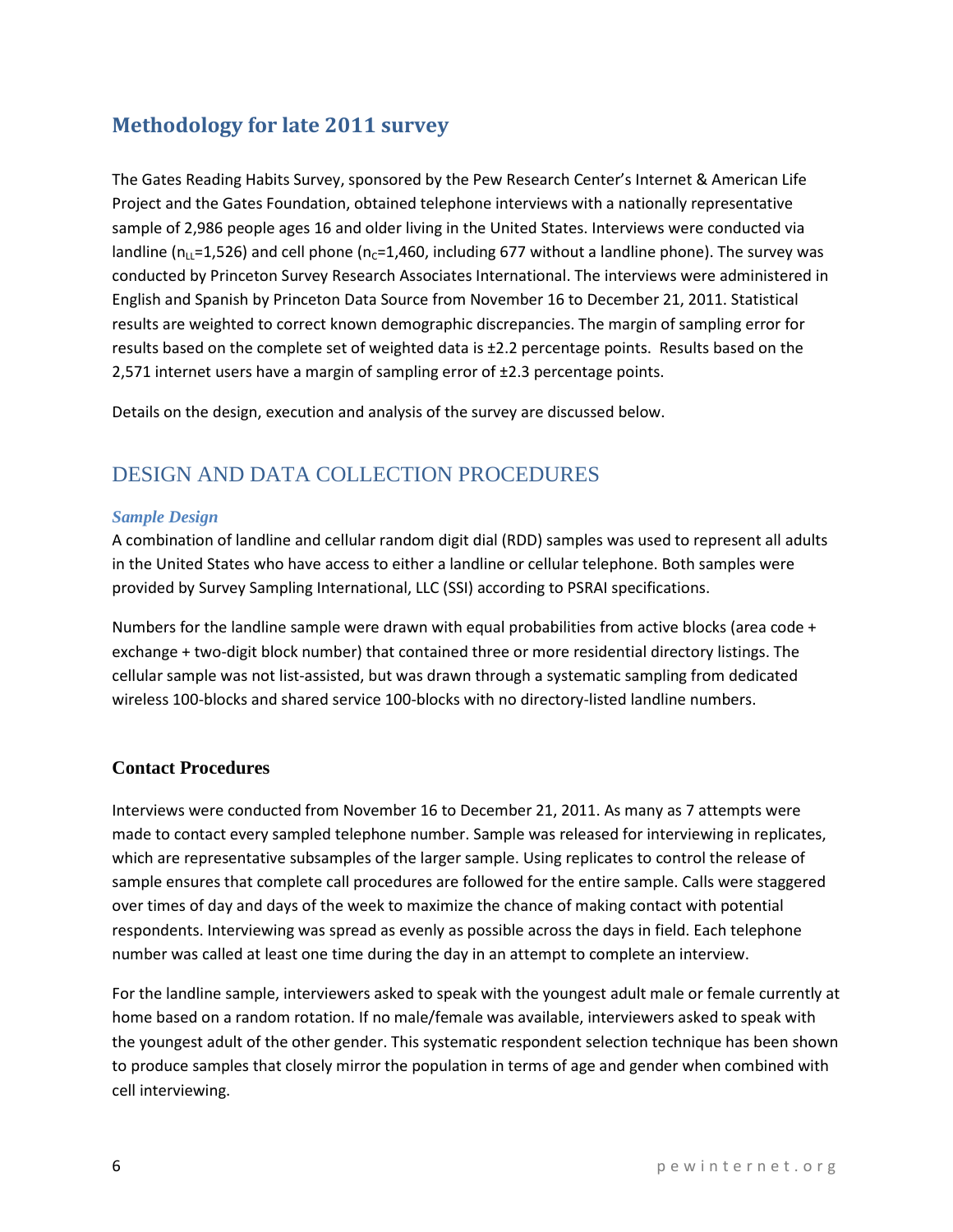For the cellular sample, interviews were conducted with the person who answered the phone. Interviewers verified that the person was an adult and in a safe place before administering the survey. Cellular respondents were offered a post-paid cash reimbursement for their participation.

Calls were made to the landline and cell samples until 1,125 interviews were completed in each. Once those targets were hit, screening for e-book and tablet owners was implemented. During the screening, anyone who did not respond with having an e-book or tablet device was screened-out as ineligible. All others continued the survey until approximately 700 e-Reader/Tablet owners were interviewed overall.

## WEIGHTING AND ANALYSIS

The first stage of weighting corrected for the oversampling of tablet and e-reader users via screening from the landline and cell sample frames. The second stage of weighting corrected for different probabilities of selection associated with the number of adults in each household and each respondent's telephone usage patterns.<sup>1</sup> This weighting also adjusts for the overlapping landline and cell sample frames and the relative sizes of each frame and each sample.

This first-stage weight for the  $i<sup>th</sup>$  case can be expressed as:

$$
WT_i = \frac{1}{\left(\frac{S_{LL}}{S_{CP}} \times \frac{1}{AD_i}\right)} \text{ if respondent has no cell phone}
$$
\n
$$
WT_i = \frac{1}{\left(\frac{S_{LL}}{S_{CP}} \times \frac{1}{AD_i}\right) + R} \text{ if respondent has both kinds of phones}
$$
\n
$$
WT_i = \frac{1}{R} \text{ if respondent has no land line phone}
$$

Where  $S_{LL}$  = size of the landline sample  $S_{CP}$  = size of the cell phone sample  $AD_i$  = Number of adults in the household R = Estimated ratio of the land line sample frame to the cell phone sample frame

The equations can be simplified by plugging in the values for  $S_{LL} = 1,526$  and  $S_{CP} = 1,460$ . Additionally, we will estimate of the ratio of the size of landline sample frame to the cell phone sample frame  $R = 1.03$ . The final stage of weighting balances sample demographics to population parameters. The sample is balanced to match national population parameters for sex, age, education, race, Hispanic origin, region (U.S. Census definitions), population density, and telephone usage. The Hispanic origin was split out based on nativity; U.S born and non-U.S. born. The White, non-Hispanic subgroup is also balanced on age, education and region. The basic weighting parameters came from a special analysis of the Census Bureau's 2010 Annual Social and Economic Supplement (ASEC) that included all households in the

 $\overline{\phantom{a}}$ 

 $<sup>1</sup>$  i.e., whether respondents have only a landline telephone, only a cell phone, or both kinds of telephone.</sup>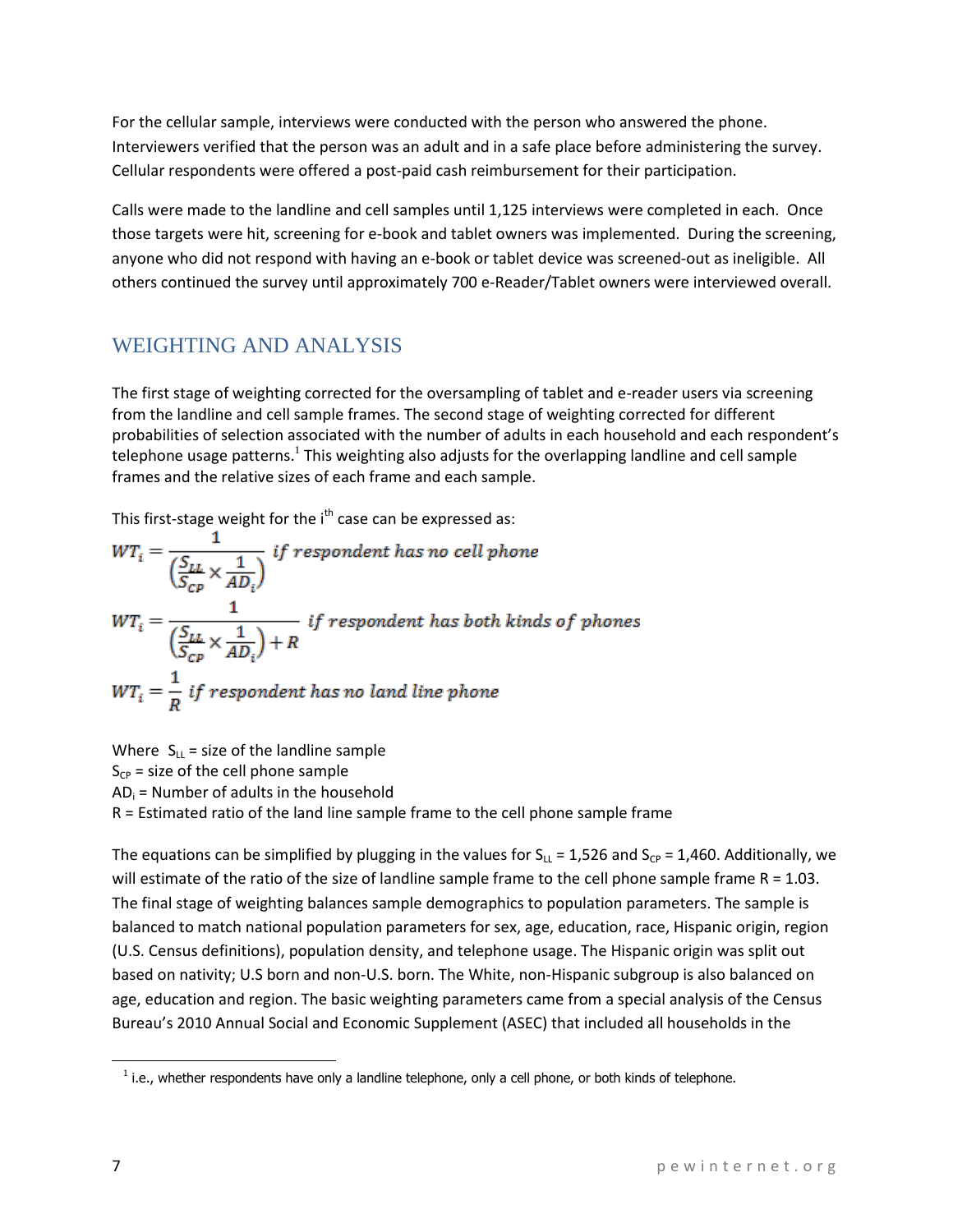United States. The population density parameter was derived from Census 2000 data. The cell phone usage parameter came from an analysis of the July-December 2010 National Health Interview Survey.<sup>23</sup>

Weighting was accomplished using Sample Balancing, a special iterative sample weighting program that simultaneously balances the distributions of all variables using a statistical technique called the *Deming Algorithm*. Weights were trimmed to prevent individual interviews from having too much influence on the final results. The use of these weights in statistical analysis ensures that the demographic characteristics of the sample closely approximate the demographic characteristics of the national population. Table 1 compares weighted and unweighted sample distributions to population parameters.

| ι αυισ τι σαπιρισ σσιπογιαριπος |      |            |          |
|---------------------------------|------|------------|----------|
| Parameter (16+)                 |      | Unweighted | Weighted |
| <b>Gender</b>                   |      |            |          |
| Male                            | 48.6 | 47.2       | 48.9     |
| Female                          | 51.4 | 52.8       | 51.1     |
|                                 |      |            |          |
| <u>Age</u>                      |      |            |          |
| 16-24                           | 16.0 | 15.0       | 14.2     |
| 25-34                           | 17.3 | 14.0       | 15.1     |
| 35-44                           | 17.0 | 14.9       | 17.3     |
| 45-54                           | 18.7 | 17.6       | 18.7     |
| 55-64                           | 14.8 | 17.3       | 18.5     |
| 65+                             | 16.2 | 21.2       | 16.2     |
|                                 |      |            |          |
| Education                       |      |            |          |
| Less than HS Graduate           | 16.8 | 11.5       | 15.5     |
| <b>HS Graduate</b>              | 33.8 | 26.7       | 33.3     |
| Some College                    | 23.1 | 23.3       | 23.9     |
| College Graduate                | 26.3 | 38.5       | 27.3     |
|                                 |      |            |          |
| Race/Ethnicity                  |      |            |          |
| White/not Hispanic              | 68.0 | 73.1       | 67.7     |
| <b>Black/not Hispanic</b>       | 11.7 | 10.8       | 11.9     |
| Hisp - US born                  | 6.4  | 6.5        | 6.8      |
| Hisp - born outside             | 7.5  | 4.3        | 7.3      |
| Other/not Hispanic              | 6.2  | 5.3        | 6.2      |
|                                 |      |            |          |
| <b>Region</b>                   |      |            |          |
| Northeast                       | 18.5 | 15.8       | 18.2     |
| Midwest                         | 22.0 | 24.1       | 22.7     |
| South                           | 36.9 | 37.3       | 37.0     |

|  |  | <b>Table 1: Sample Demographics</b> |  |  |  |
|--|--|-------------------------------------|--|--|--|
|  |  |                                     |  |  |  |

 $\overline{\phantom{a}}$ 

<sup>&</sup>lt;sup>2</sup> Blumberg SJ, Luke JV. Wireless substitution: Early release of estimates from the National Health Interview Survey,

July-December, 2010. National Center for Health Statistics. June 2011.<br><sup>3</sup> The phone use parameter used for this 16+ sample is the same as the parameter we use for all 18+ surveys. In other words, no adjustment was made to account for the fact that the target population for this survey is slightly different than a standard 18+ general population survey.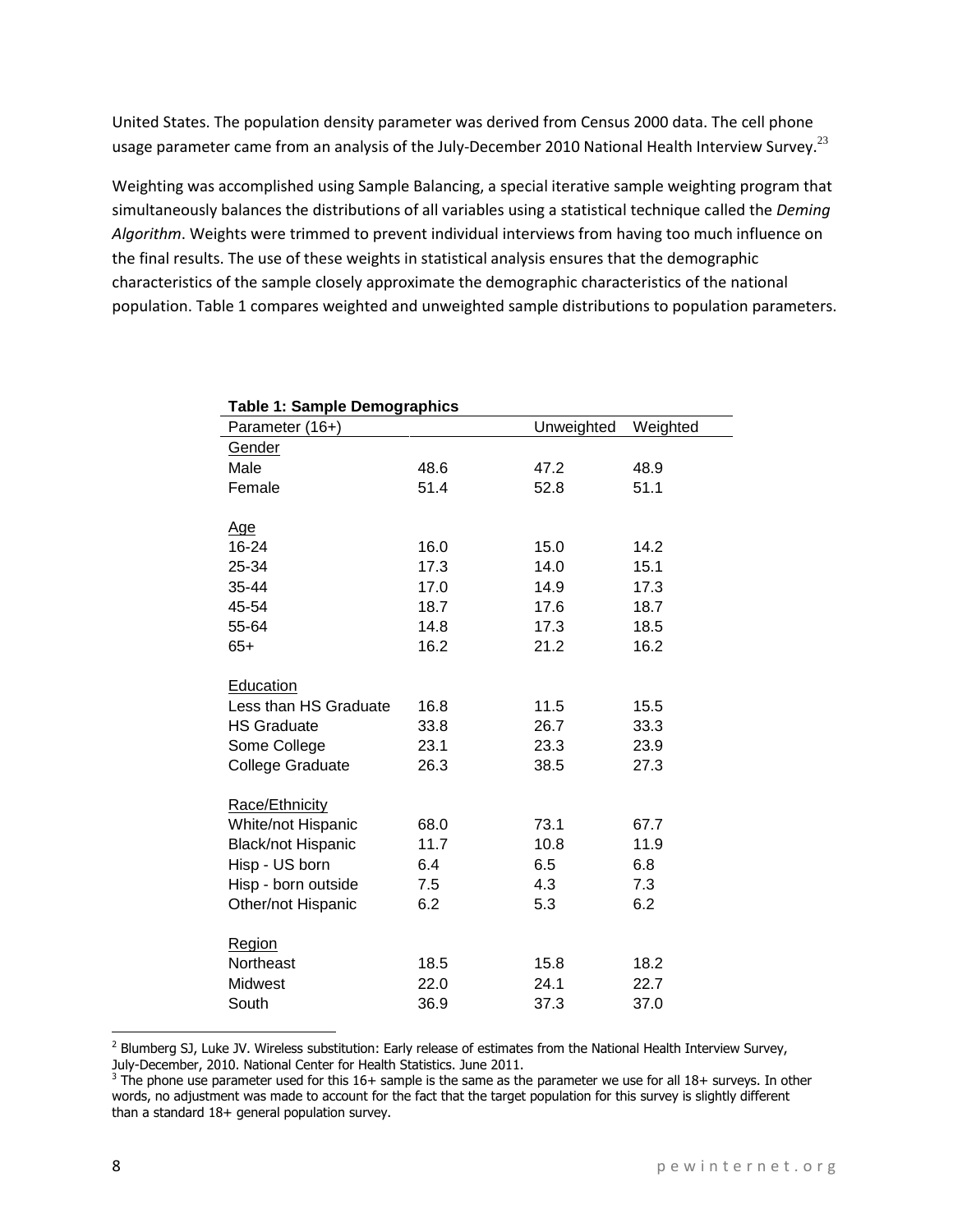|   | fluctuations are only one possible source of error in a survey estimate. Other sources, such as |
|---|-------------------------------------------------------------------------------------------------|
|   |                                                                                                 |
| Q | pewinternet.org                                                                                 |

 $\overline{\phantom{a}}$  $\bigg)$ 

*n*

of sample cases in the group being considered. The survey's margin of error is the largest 95% confidence interval for any estimated proportion based on the total sample— the one around 50%. For example, the margin of error for the entire sample is ±2.2 percentage points. This means that in 95 out every 100 samples drawn using the same methodology, estimated proportions based on the entire sample will be no more than 2.2 percentage points away from their true values in the population. It is important to remember that sampling

where  $\hat{p}$ 

 $\backslash$  $\pm \int \sqrt{deff} \times 1.96 \sqrt{\frac{\hat{p}(1-\hat{p})}{2}}$  $\hat{p} \pm \left( \sqrt{\text{def} f} \times 1.96 \sqrt{\frac{\hat{p}(1-\hat{p})}{n}} \right)$ 

 $\overline{\phantom{a}}$  $\setminus$ 

In a wide range of situations, the adjusted *standard error* of a statistic should be calculated by multiplying the usual formula by the square root of the design effect (√*deff* ). Thus, the formula for computing the 95% confidence interval around a percentage is:

"design effect" or *deff* represents the loss in statistical efficiency that results from systematic nonresponse. The total sample design effect for this survey is 1.46.

Effects of Sample Design on Statistical Inference

PSRAI calculates the composite design effect for a sample of size *n*, with each case having a weight, *w<sup>i</sup>* as:

Post-data collection statistical adjustments require analysis procedures that reflect departures from simple random sampling. PSRAI calculates the effects of these design features so that an appropriate adjustment can be incorporated into tests of statistical significance when using these data. The so-called

 $\frac{1}{2}$ 1  $\overline{\phantom{a}}$ J  $\left(\sum_{i=1}^{n}w_i\right)$  $\setminus$ ſ  $=$  $\sum^{n}$  $\sum_{i=1}^n$  $\overline{a}$ *n i i i w deff*

2

*i*

*n*

 $n\sum w$ 

*formula 1*

and *n* is the unweighted number

*formula 2*

|                     | 9.3  | 5.0  | 8.3  |
|---------------------|------|------|------|
| Dual/few, some cell | 41.7 | 51.7 | 42.3 |
| Dual/most cell      | 18.5 | 20.6 | 19.0 |
| CPO                 | 30.5 | 22 Z | 30.5 |
|                     |      |      |      |

| West                | 22.6 | 22.7 | 22.1 |
|---------------------|------|------|------|
| County Pop. Density |      |      |      |
| 1 - Lowest          | 20.1 | 23.6 | 20.3 |
| 2                   | 20.0 | 21.2 | 20.1 |
| 3                   | 20.1 | 22.3 | 20.4 |
| 4                   | 20.2 | 17.6 | 20.2 |
| 5 - Highest         | 19.6 | 15.2 | 18.9 |
| Household Phone Use |      |      |      |
| LLO                 | 9.3  | 5.0  | 8.3  |
| Dual/few, some cell | 41.7 | 51.7 | 42.3 |
| Dual/most cell      | 18.5 | 20.6 | 19.0 |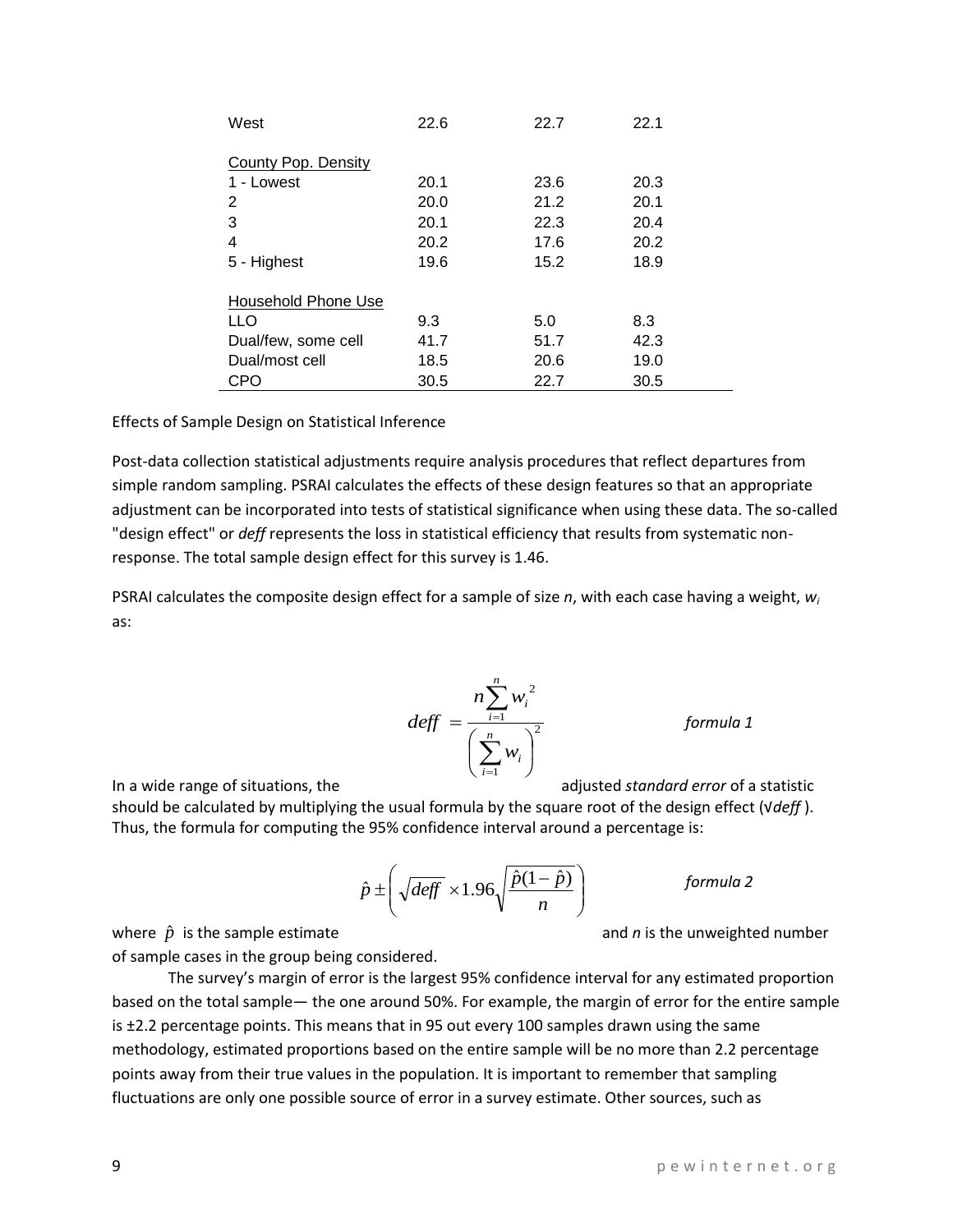respondent selection bias, questionnaire wording and reporting inaccuracy, may contribute additional error of greater or lesser magnitude.

#### **RESPONSE RATE**

Table 2 reports the disposition of all sampled telephone numbers ever dialed from the original telephone number samples. The response rate estimates the fraction of all eligible respondents in the sample that were ultimately interviewed. At PSRAI it is calculated by taking the product of three component rates:<sup>4</sup>

Contact rate – the proportion of working numbers where a request for interview was made<sup>5</sup>

Cooperation rate – the proportion of contacted numbers where a consent for interview was at least initially obtained, versus those refused

Completion rate – the proportion of initially cooperating and eligible interviews that were completed

Thus the response rate for the landline sample was 14 percent. The response rate for the cellular sample was 11 percent.

| <b>Table 2:Sample Disposition</b> |        |                                  |  |  |
|-----------------------------------|--------|----------------------------------|--|--|
| Landline                          | Cell   |                                  |  |  |
| 66,518                            | 60,997 | <b>Total Numbers Dialed</b>      |  |  |
|                                   |        |                                  |  |  |
| 2,876                             | 919    | Non-residential                  |  |  |
| 3,004                             | 142    | Computer/Fax                     |  |  |
| 16                                | ----   | Cell phone                       |  |  |
| 32,283                            | 22,623 | Other not working                |  |  |
| 3,844                             | 887    | Additional projected not working |  |  |
| 24,495                            | 36,426 | Working numbers                  |  |  |
| 36.8%                             | 59.7%  | <b>Working Rate</b>              |  |  |
|                                   |        |                                  |  |  |
| 1,281                             | 296    | No Answer / Busy                 |  |  |
| 7,092                             | 13,997 | Voice Mail                       |  |  |
| 118                               | 27     | <b>Other Non-Contact</b>         |  |  |
| 16,004                            | 22,106 | Contacted numbers                |  |  |
| 65.3%                             | 60.7%  | <b>Contact Rate</b>              |  |  |
|                                   |        |                                  |  |  |
| 902                               | 3,485  | Callback                         |  |  |
| 11,408                            | 14,644 | Refusal                          |  |  |

<sup>&</sup>lt;sup>4</sup> PSRAI's disposition codes and reporting are consistent with the American Association for Public Opinion Research standards.

 $\overline{\phantom{a}}$ 

<sup>&</sup>lt;sup>5</sup> PSRAI assumes that 75 percent of cases that result in a constant disposition of "No answer" or "Busy" are actually not working numbers.